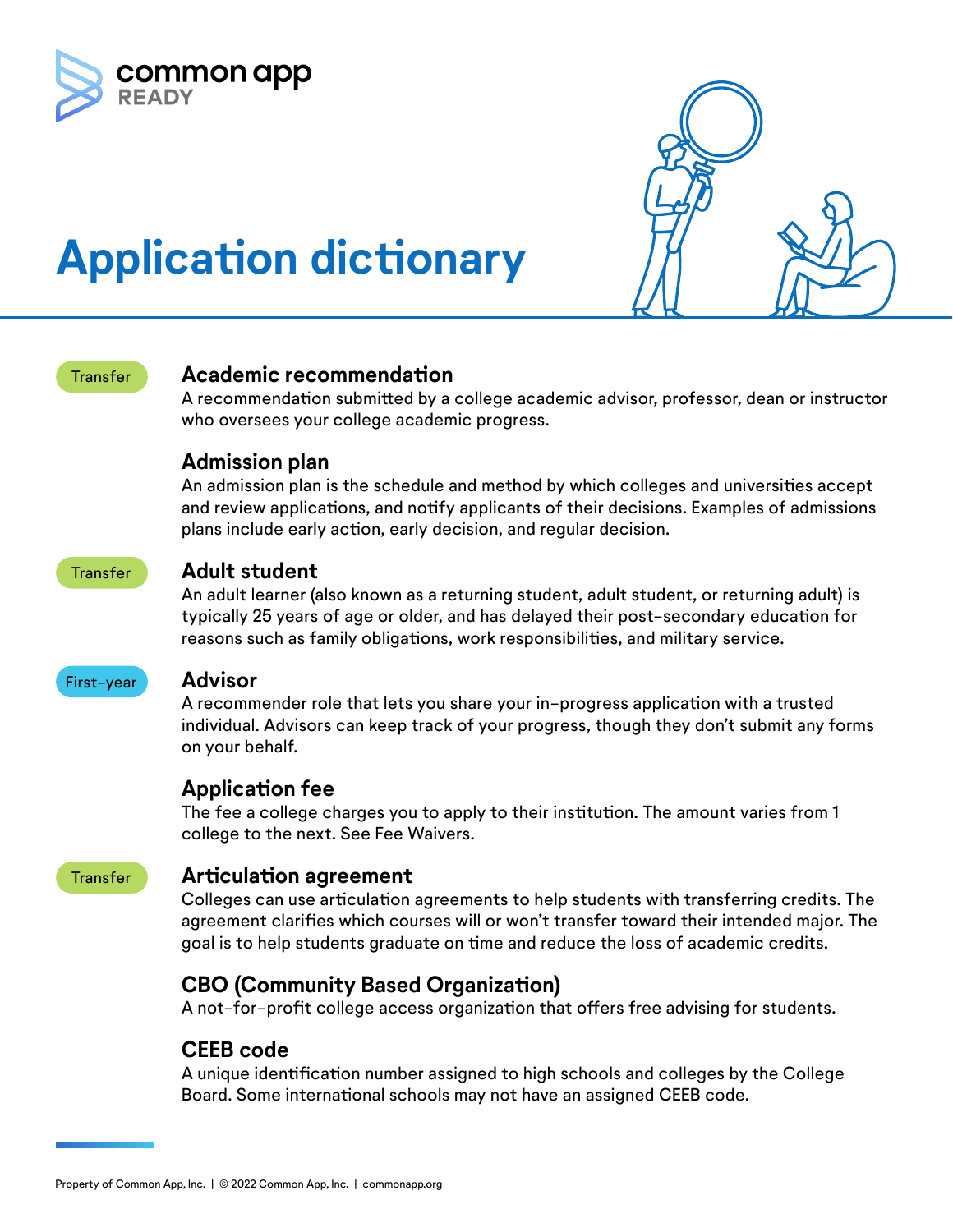### **Citizenship**

Your status as a person recognized under the custom or law as being a member of a state or country. Depending on your citizenship status you may be asked to provide additional information.

#### **Coed**

Used to describe a college that offers the integrated education of male and female students in the same environment. You can filter by coed colleges in the College Search tab.

#### Transfer **College report**

Collects information about your standing at your current institution. You may need to gather this information from more than 1 official at your institution, such as the advisor, dean, or registrar.

# **College specific questions**

Questions that colleges ask in addition to the information collected in the Common App tab of the application. This includes the start term and admission plan you'd like to apply for.

# **Common App**

The name of our online system used by students to apply to member colleges and universities across the country and around the world.

The name of the non-profit membership organization.

# **Common App ID (CAID)**

A unique 8 digit numeric identifier that colleges use to match your materials with your application. You can find your unique CAID in the top right corner of your account.

### **Community college**

A 2-year post-secondary institution that offers associates degrees. Students that have received their high school diploma or earned a GED can enroll in a community college. Students who earn their associates degree at a community college can transfer to a 4-year college or university to earn their bachelor's degree.

#### First-year **Counselor**

An individual who provides academic, career, and college readiness to all K–12 students through a school counseling program. The counselor is also responsible for submitting your transcripts to colleges.



#### First-year **Counselor recommendation**

A broad-based assessment written by your counselor to address things like your academic, extracurricular, and personal characteristics.

# **CSS Profile**

The CSS Profile is required by many private colleges and universities to determine your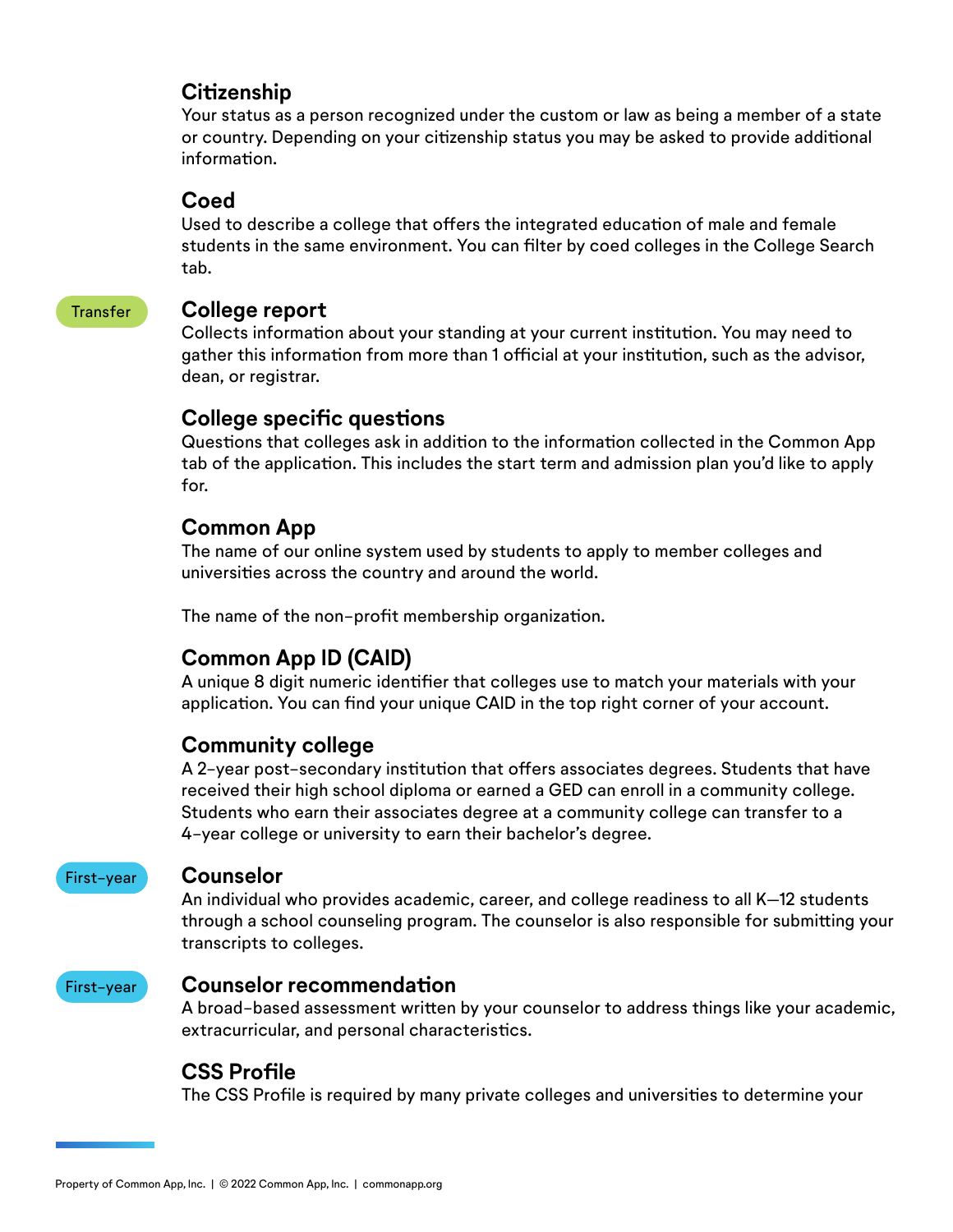eligibility for non-government financial aid, which includes grants, loans, and scholarships from a college. Be sure to visit The College Board website for more information.

#### **Deadline**

The date by which you must submit your application materials. All deadlines are in your local time zone.

# **Early action (EA)**

An application process to apply and receive a decision earlier than the regular decision notification date. Unlike early decision (ED), EA is "non-binding" and you have no obligation to enroll and will have until May 1 to consider the offer and confirm your enrollment.

### **Early decision (ED)**

A "binding" application process by which you commit to enrolling in a certain college if you're admitted. You can apply to other colleges, but only apply ED to 1 college. If admitted, you must withdraw your other applications.

#### **Essay**

The "personal essay" or "personal statement" within the Common App gives you the chance to tell your story and to show off your writing skills. Not every college requires the essay and you can filter by this requirement in the College Search tab.

### **Evaluation**

A writing prompt that your teachers and non-academic recommenders can use to elaborate on what they think colleges should know about you.

# **FAFSA**

The Free Application for Federal Student Aid is used to determine your eligibility for federal, state, and college-sponsored financial aid. This includes grants, educational loans, and work-study programs. Be sure to visit the FAFSA website for more information.

### **Fee waivers**

A request to the college to remove the application fee. Using either the Common App fee waiver, which your counselor must confirm, or a college-specific fee waiver, you will not be required to pay the fee to submit your application.

### **FERPA**

The Family Educational Rights and Privacy Act is a federal law that protects your education records. To learn more, visit the U.S. Department of Education.

#### First-year **Final report**

A form submitted by your high school counselor that typically summarizes your academic performance from freshman year to the end of your senior year of high school. The final report is the last form your counselor will submit.

### **Financial aid**

Funding in the form of grants and loans to help you pay for education-related expenses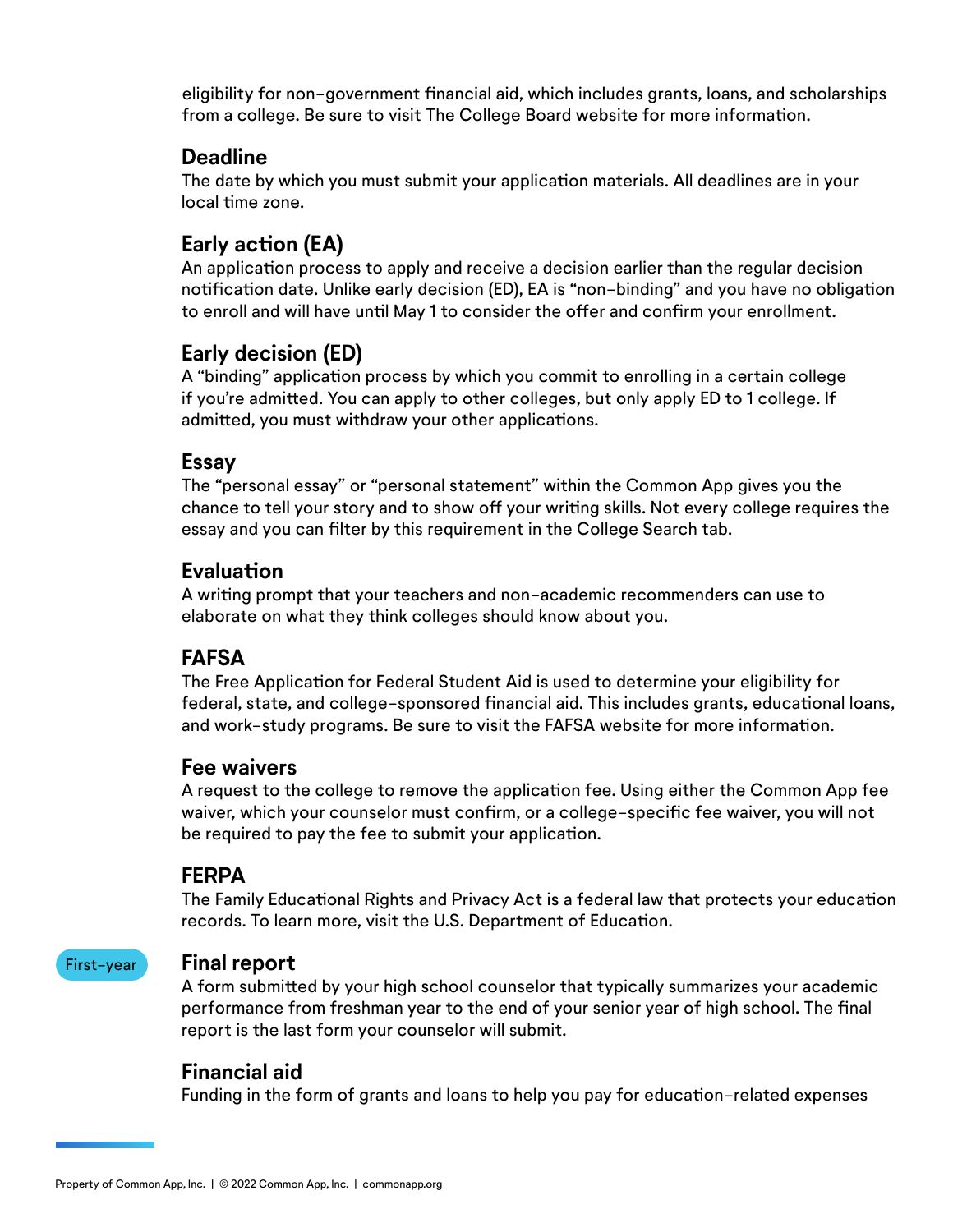including tuition, room and board, textbooks, and supplies for college.

#### **First-year**

You are a first-year applicant if you will be completing high school this academic year or if you have never enrolled at a college or university. Please check with the colleges you applied to see which application type is best for you.

#### **Gap year**

A break you take in your formal education, typically between graduating from high school and starting college.

### Transfer **Guaranteed admission**

Guaranteed admission agreements between colleges can help students transfer with confidence. If a student meets specific academic requirements, they can apply to transfer and the partnering college will automatically accept their application. Guaranteed admission is also sometimes referred to as transfer admission guarantee (TAG), automatic admission, or guaranteed transfer.

# **GPA (grade point average)**

The academic performance measurement calculated based on your grades. Many high schools calculate GPA differently. While you can self-report this information, your counselor will submit official transcripts as part of their forms.

### **High school**

The name used in the United States for a secondary school with students between grades 9-12.

#### Transfer **High school official recommendation**

A recommendation submitted by a high school counselor or school official which also includes a copy of the final high school transcript.

### **International applicant**

Any applicant who is not a US resident is considered an international applicant by the Common App. Colleges might require different information from their international applicants, so be sure to check their website for more information.

### **Matriculation**

The formal process of entering a college or of becoming eligible to enter college by completing certain academic requirements.

#### Transfer **Mid-term report**

Collects information about courses in which you are currently enrolled. Please print the form and follow the instructions provided before mailing to each of your colleges.



#### First-year **Mid-year report**

Submitted by your counselor, this form usually summarizes your academic performance through the middle of your final year of high school.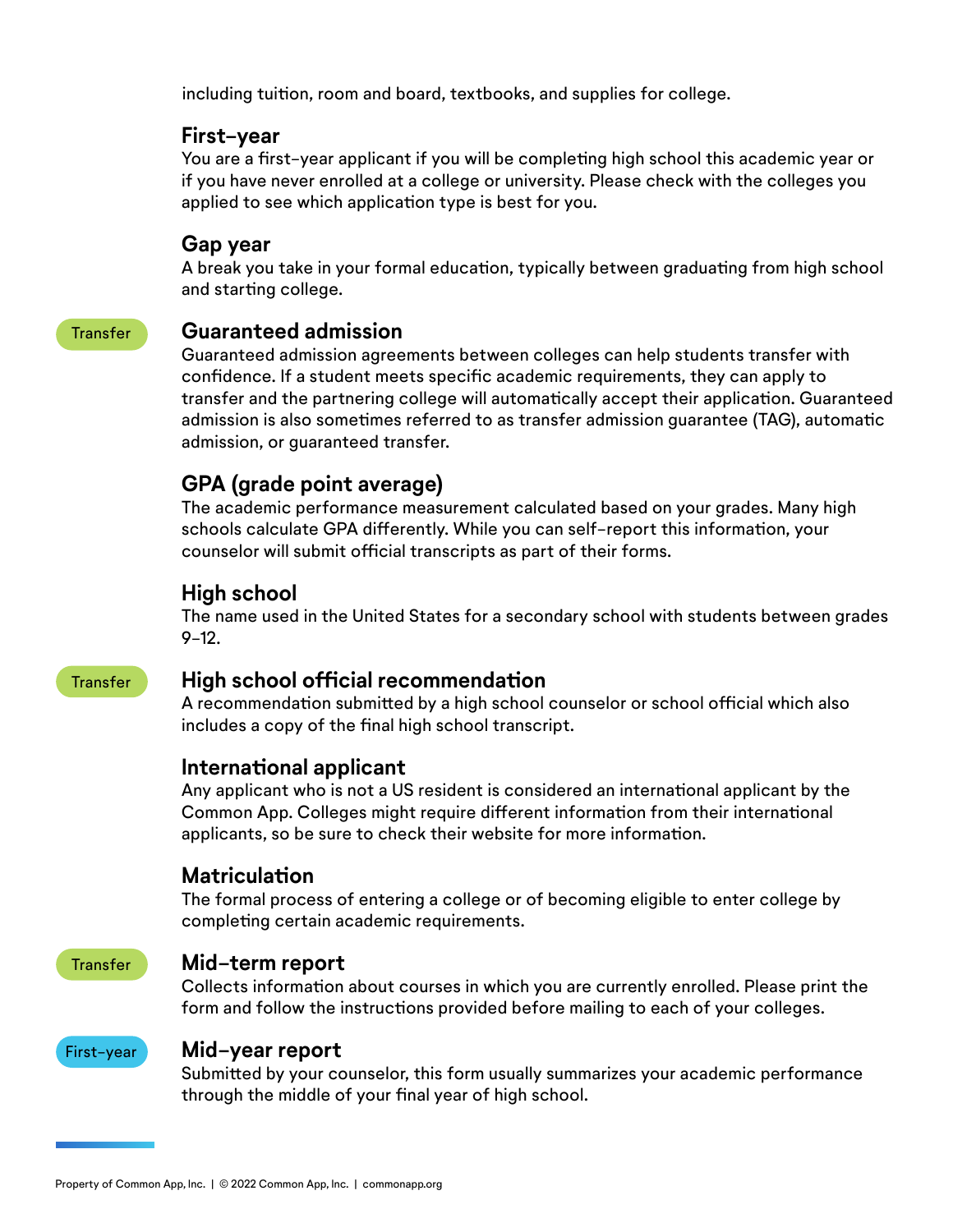#### First-year **Optional report**

A "just in case" form that your counselor can submit if they want or need to.

#### First-year **Other recommender**

A type of recommender that lets you invite coaches, employers, etc. to support your application for admission. Be sure to check the college's Other Recommender requirements.

### Transfer **Personal recommendation**

A recommendation submitted by someone who can speak to your character and abilities.

### **Portfolio**

A supplemental form used to showcase your special talents in 1 or more subjects. Certain colleges will require a portfolio to complete your application.

#### Transfer **Prerequisites**

A course or program that needs to be completed before you are able to apply to a program.

#### Transfer **Professional recommendation**

A recommendation submitted by an individual you know from a professional experience, like a job or internship.

#### Transfer **Program**

A listing of academic areas or majors that share the same admissions requirements. One college can offer multiple programs in the Common App for transfer.

### **Recommenders**

Individuals you invite to complete assessments to support your application for admission. There are several different types of recommenders you can invite through the Common App. Remember to check each college's recommendation requirements, since they vary from college to college.

### **Regular decision (RD)**

An application process in which you apply by a specific date and then receive an admission decision within a stated period of time.

# **Restrictive early action (REA)**

Similar to early action, applying for REA requires that you submit your application earlier than regular decision (RD). As a result, you will receive your admission decision earlier than you would receive a RD decision. Additionally colleges place certain restrictions on your applications to other early application processes.

### **Rolling admission**

A decision plan that lets students submit an application at any time throughout the year. Colleges will review applications as they receive them, and make admission decisions throughout the year.